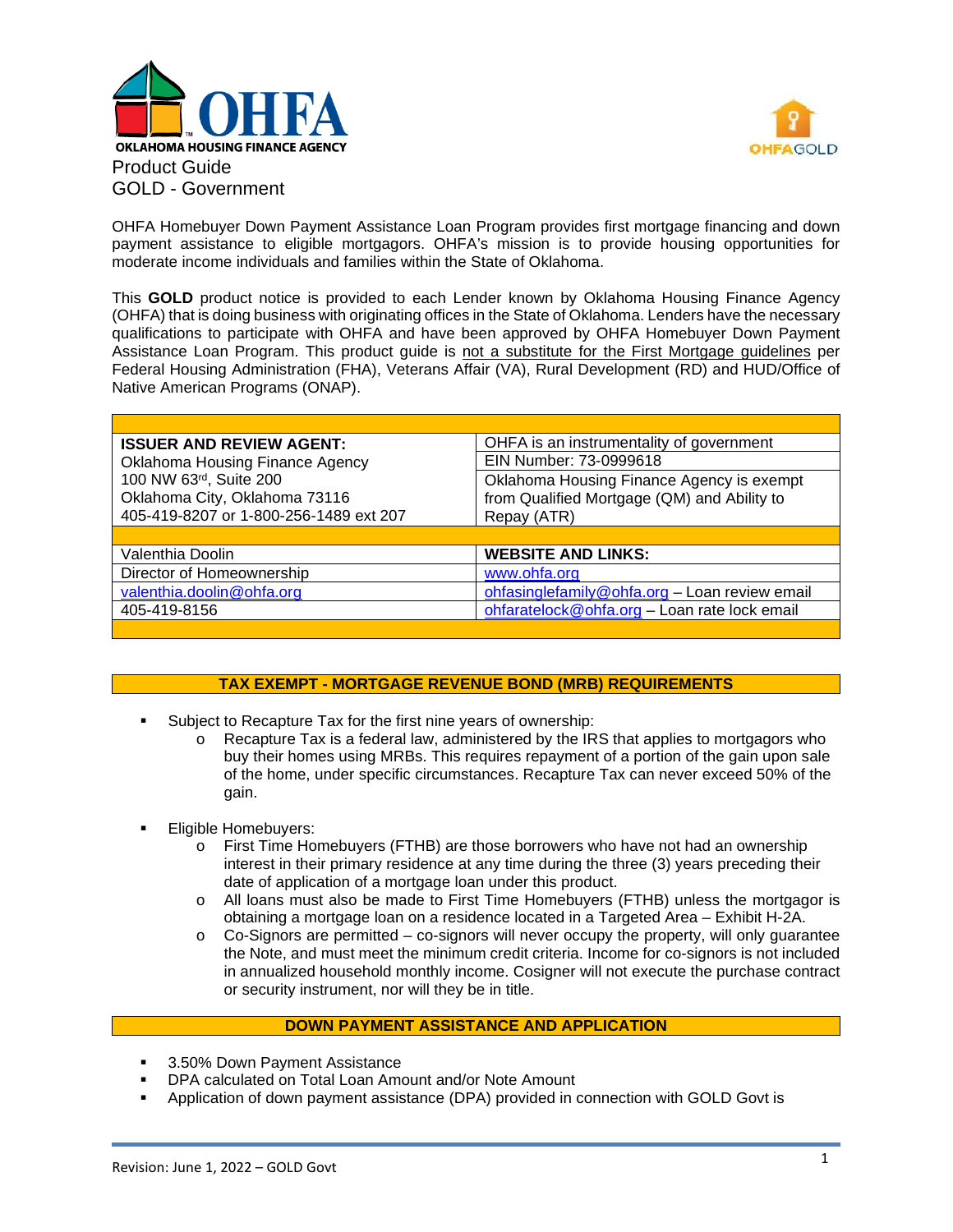



# **DOWN PAYMENT ASSISTANCE AND APPLICATION (CONT.)**

to be determined after taking into consideration the extent which the seller is obligated to pay any portion of the closing costs as provided in the related real estate sales contract

- $\blacksquare$  Zero percent (0%) interest, Second (2<sup>nd</sup>) lien filed on property
- DPA Second Lien is funded at closing along with first mortgage funds by participating Lender
- Application of DPA:
	- o First, towards meeting minimum down payment requirement applicable to the first mortgage loan originated
	- o Second, toward "normal and customary" closing costs
	- o Third, towards reduction of first mortgage loan principal balance<br>
	o Max allowed for the Down Payment Assistance is 3.50% of the tor
	- Max allowed for the Down Payment Assistance is 3.50% of the total loan &/or note amount. No portions of the DPA funds can be paid to the borrower unless the borrower is being reimbursed for allowed fees associated with the first mortgage loan. This includes additional gift funds from a family member.
	- o Allowed reimbursable fees: earnest money, credit report and appraisal fee
	- o A principal reduction of the first mortgage loan will be required if any DPA and/or gift funds from family are remaining after reimbursement of allowable fees

## **MORTGAGE PRODUCTS AND PROGRAMS**

- FHA –Fixed Rate Section 203(b) and 234(c)
- VA Fixed Rate
- USDA RD Fixed –Rural Housing Guaranteed Loan
- **HUD Section 184 Indian Home Loan Guarantee Program** 
	- o Minimum middle credit score 660
	- o Maximum ratios are 31%/41%
	- o **No** Condo's, Townhomes and Manufactured Housing allowed
	- o Follow HUD Section184 underwriting guidelines
- REFINANCE:
	- o No mortgage loan may replace an existing mortgage loan except for construction period, bridge loans or similar temporary financing having an original term of 24 months or less. Once mortgagor occupies home as primary residence then the construction loan is ineligible for the refinance.
- REDUCED INTEREST RATES: Borrowers meeting the criteria below receive a reduction of .125% from the posted GOLD rate
	- o OHFA 4TEACHERS:
		- $\checkmark$  Must hold a current Oklahoma State Department of Education Teaching Certificate. Borrower is currently under contract with any Oklahoma Accredited Public School and/or private/Parochial School.
	- o OHFA SHIELD:

First Responders are those individuals with specialized training who are among the first to arrive and provide aid at the scene of an emergency.

 $\checkmark$  Firefighter – currently employed as a firefighter with a department of an Oklahoma municipality or individuals currently representing a volunteer department as a volunteer firefighter.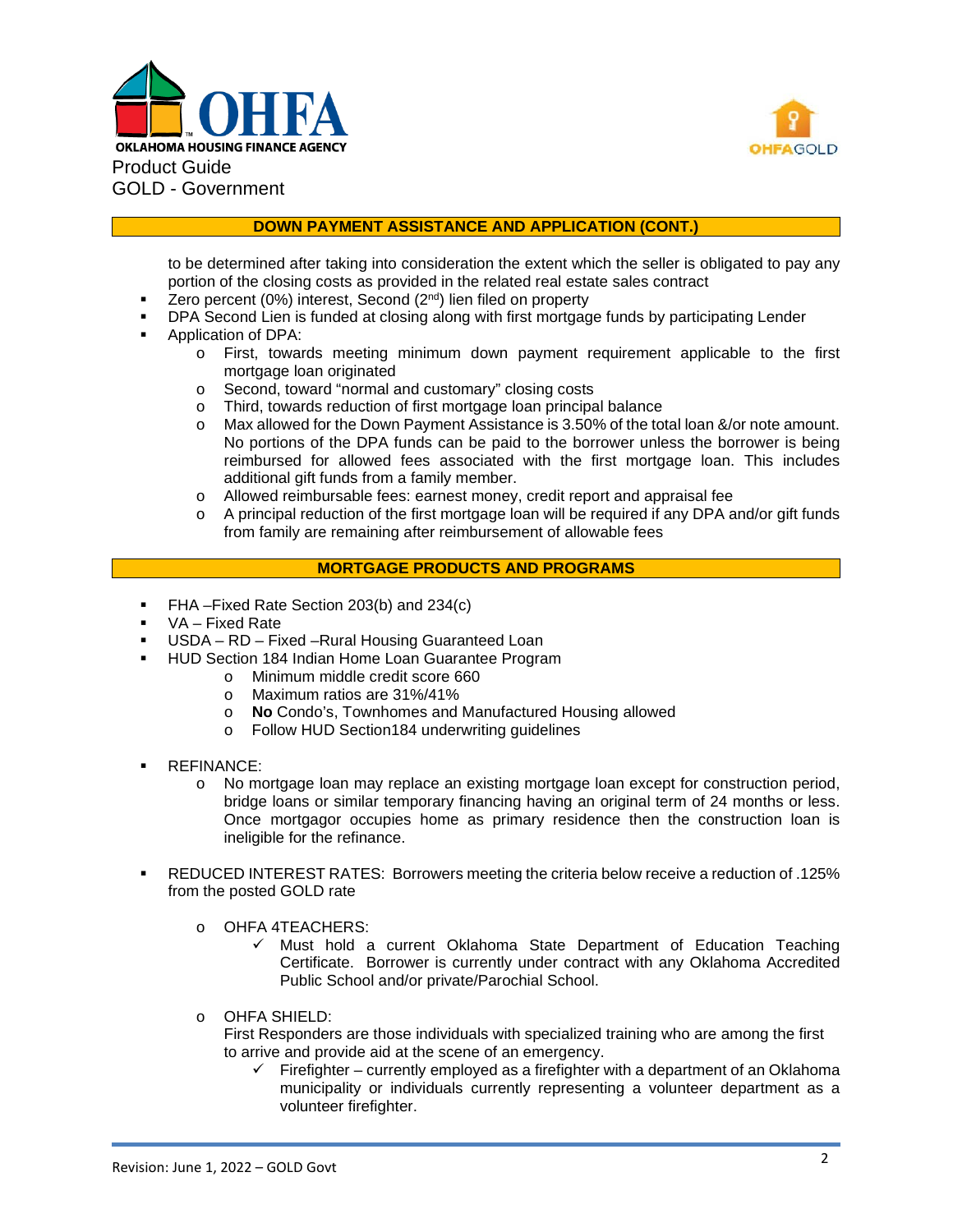



## **MORTGAGE PRODUCTS AND PROGRAMS (CONT.)**

- Police Officer currently employed in law enforcement by an Oklahoma municipality or individuals that serve as volunteer law enforcement officers or reserve law enforcement officers; and are CLEET certified (police officers, patrol officers, sheriffs, and other government law enforcement agency personnel)
- $\checkmark$  Emergency Medical Services (EMS) currently employed by an EMS provider, such as EMT's and Paramedics
- o OKLAHOMA STATE EMPLOYEES OSE:
	- $\checkmark$  Must be currently employed by an agency of the State of Oklahoma (complete list of agencies can be found at [https://www.ok.gov/portal/agency.php\)](https://www.ok.gov/portal/agency.php)

## **TERMS**

- Purchase Price: \$349,525 Non-Target and \$427,198 Target; contract sales price cannot exceed the maximum permissible acquisition purchase price limit per Exhibit H-2A
- Must be owner/borrower occupied as primary residence within 60 days of closing
- Loans securitized by GNMA Ginnie Mae
- 30-year amortization
- Security First Lien, Zero percent (0%) interest, subordinate Second ( $2^{nd}$ ) Lien
- **Fee simple**
- No prepayment penalty
- Assumability A mortgage loan may be assumed by a subsequent homebuyer only if all eligibility requirements of the new mortgagor, the residence, the mortgage loan, and all other product requirements are satisfied at the time of assumption as if the mortgage loan was being originated for the first time. All assumptions must be submitted to OHFA for Compliance Review and written approvals by all applicable parties must be obtained prior to closing.

## **PROPERTY TYPE AND ELIGIBILITY**

- Primary owner/borrower-occupied residence only Must **NOT** be used by owner/borrower as an investment property, rental property or as a recreational, vacation or second home
- **Properties must be in the State of Oklahoma**
- 1 Unit
- Condominiums FHA only refer to US Bank HFA Division Guidelines
- New and existing single-family homes
- Manufactured Housing
	- o FHA only
	-
	- o Multi section Must meet US Bank guides for Manufactured Housing – posted on US Bank's website
	- o Minimum middle credit score: 680
	- o DTI: 45%
	- o **NO manual underwrites**

## **INCOME REQUIREMENTS**

- All GOLD loans utilize the *annualized total household monthly income* of the mortgagor(s) and may not exceed the maximum permissible family income per the Exhibit H-1A. (Effective: June 1, 2022)
- Current Year-to-Date income calculated monthly and then annualized for 12 months. This includes overtime, SSI, child support, etc. (Gross before taxes & deductions)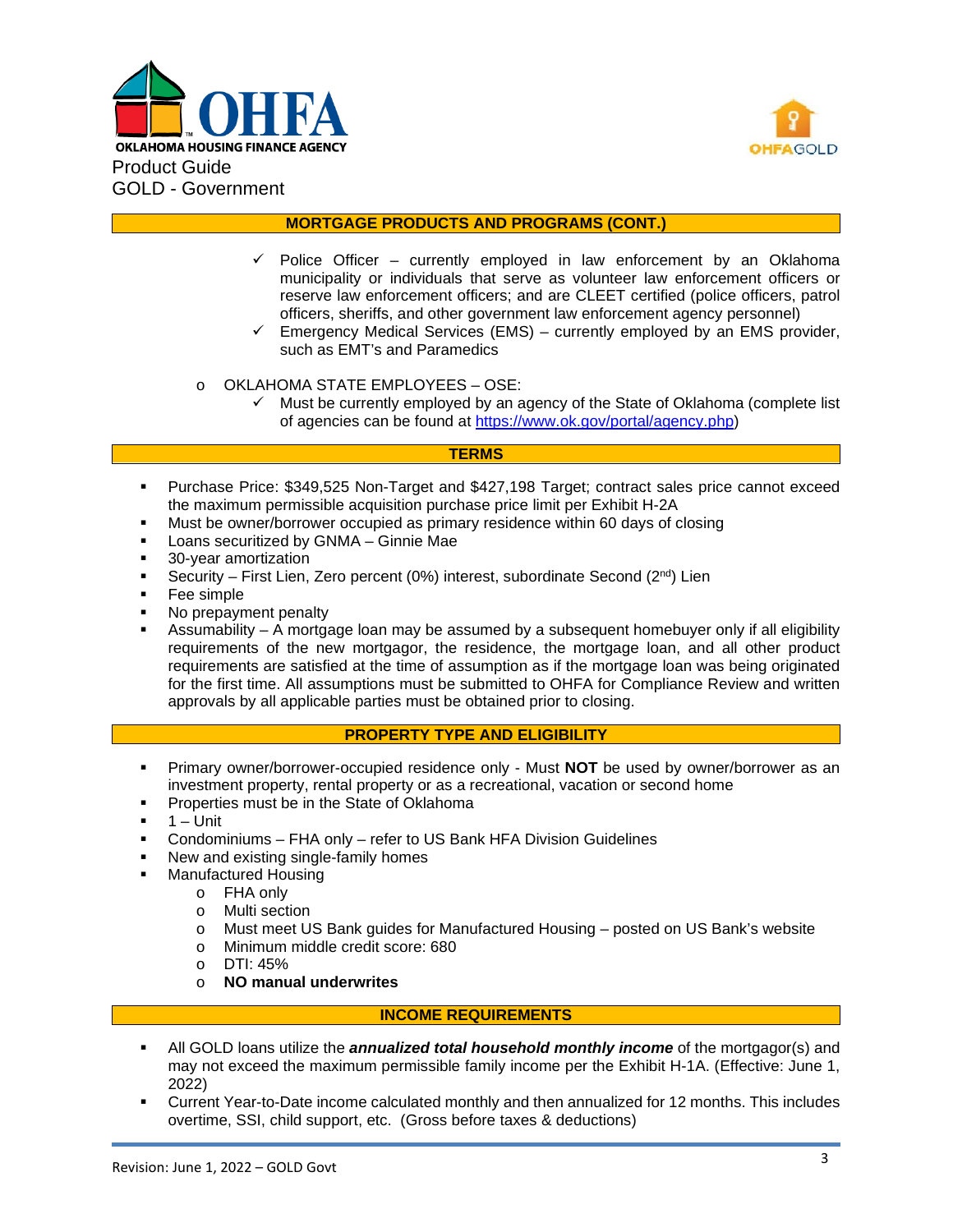



## **INCOME REQUIREMENTS (CONT.)**

- Self-employed any write offs are viewed as income to OHFA
- Income includes all household occupants over the age of 18<br>
These income limits are based on the IBS Code restriction
- These income limits are based on the IRS Code restrictions relating to Tax Exempt Mortgage Revenue Bonds
- It is the Lender's responsibility to ensure the borrower's income does not exceed the maximum income limits per the products

## **UNDERWRITING – DEBT TO INCOME – CREDIT SCORE**

- All loans must meet standard FHA, VA, USDA-RD and HUD Section 184 underwriting guidelines, credit eligibility, Loan to Value (LTV) and appraisal standards. All borrowers' contributions toward the purchase must meet product guidelines and underwriting standards.
- Automatic underwriting DU, LPA or Rural Development GUS with Approve/Accept
- DPA should be entered in AUS as Zero Percent (0%), \$0.00 monthly payment, subordinate lien from State Agency
- All borrowers must meet a minimum credit score and DTI for first mortgage

| <b>Effective</b>            | <b>Property</b> | <b>Minimum Middle FICO</b> | <b>Maximum DTI</b> | <b>Reserves</b> |
|-----------------------------|-----------------|----------------------------|--------------------|-----------------|
| <b>FHA</b>                  | 1 unit          | $640 - 660$                | 45%                | AUS determines  |
| <b>FHA</b><br>1 unit        |                 | $661 - 679$                | 45%                | AUS determines  |
| <b>FHA</b>                  | 1 unit          | 680                        | $45.01 - 50\%$     | AUS determines  |
| VA, USDA-RD                 | 1 unit<br>640   |                            | 45%                | AUS determines  |
| <b>HUD Section 184</b>      | 1 unit          | 660                        | 31%/41%            | AUS determines  |
| <b>Manufactured Housing</b> | unit            | 680                        | 45%                | AUS determines  |

## **Manual underwrite:**

o Loan can be manually underwritten if the lender receives a Refer or if the borrower(s) has ZERO/NO credit scores. **Must adhere to agency/US Bank guidelines maximum housing and debt**‐**payment to income ratio – with minimum reserves of 2 months PITI for all loan types**

| <b>Effective</b> | <b>Property</b>                                | <b>Minimum</b><br><b>Middle FICO</b> | <b>Housing</b><br><b>Ratio</b> | <b>Total Debt</b> | <b>Reserves</b> |  |  |
|------------------|------------------------------------------------|--------------------------------------|--------------------------------|-------------------|-----------------|--|--|
| <b>FHA</b>       | Manual underwrite not allowed on FHA financing |                                      |                                |                   |                 |  |  |
| VA               | 1 unit                                         | 640                                  | ۰                              | 41%               | 2 months        |  |  |
| <b>USDA-RD</b>   | 1 unit                                         | 640                                  | 29%                            | 41%               | 2 months        |  |  |
| <b>HUD 184</b>   | l unit                                         | 660                                  | 31%                            | 41%               | 2 months        |  |  |

- OHFA Underwriting overlays:
	- o Homebuyer Education not required<br>
	o 10 Acre Limit
	- o 10 Acre Limit
	- Second Mortgages and/or additional DPA from other entities are not allowed
	- o Mortgage Credit Certificates not allowed
	- o Originating lenders are required to re-purchase defective mortgage loans<br>
	o Multiple OHFA loans not allowed
	- Multiple OHFA loans not allowed
	- o Not allowed to be used as rental or vacation home, co-op, or investment home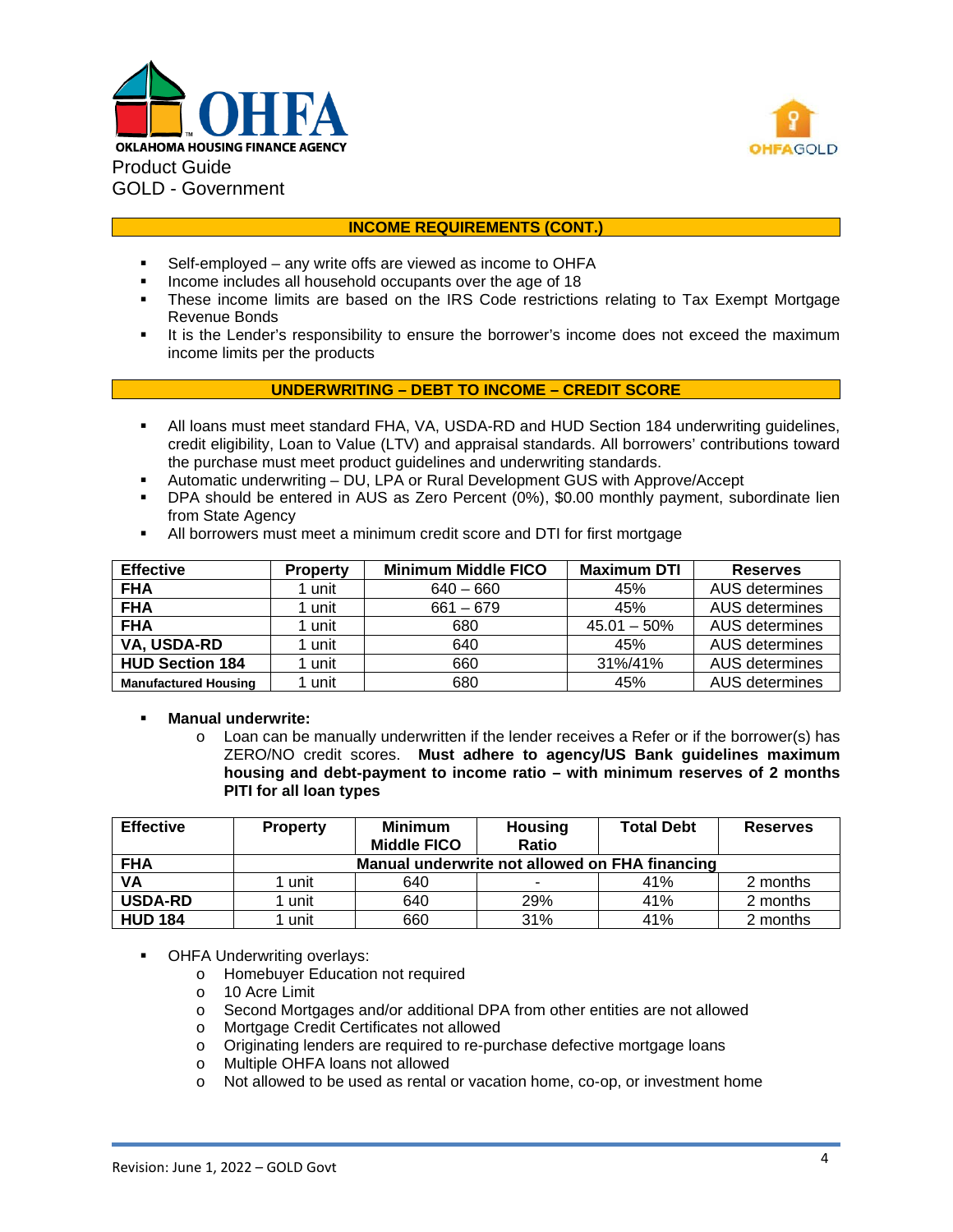



## **LOCKING – RESERVING / PRICING**

### **Locking/Reserving**

- o All loans are locked/reserved through OHFA Lenders Login located under Lenders Login tab or the Lenders/Realtors tab on our website
- o Print Loan Confirmation (LC) & Lender Review Certification (LRC) for your records<br>o OHFA will lock/reserve loans for lenders. Email URLA, with census tract, progran
- o OHFA will lock/reserve loans for lenders. Email URLA, with census tract, program, rate, credit score(s), year built and estimated closing date to [ohfaratelock@ohfa.org.](mailto:ohfaratelock@ohfa.org) Once loan is locked/reserved the Loan Confirmation (LC) and Lenders Review Certification (LRC) will be emailed to lender of record
- o Guaranteed rate coverage 4pm or overnight until rate change at 10am the next day

#### **Fees**

- o Investor Funding Fee\* of \$400 (reflected in Box A of the LE & CD)
- o Tax Monitoring Fee\* of \$80 (reflected in Box A or B of the LE & CD)
- o No Review Fee is charged by OHFA

\*The Investor Funding Fee and Tax Monitoring Fee should not have "Bond", "OHFA", "HFA", "Agency" or "US Bank" associated with it on the LE or CD. These fees are the Lender's fees until US Bank purchases the loan; and are never OHFA's fees.

#### **Interest Rates**

- o OHFA will post rate at 10 am CST. Rates will be emailed to lenders and placed on OHFA website – [www.ohfa.org](http://www.ohfa.org/) under Lender Resources.
- o Rates are subject to change based on secondary market

## **Lender SRP Pricing**

- o Reservation to 75 days purchase: 102.00%<br>o 76 days 90 days purchase: 101.75%
- o 76 days 90 days purchase: 101.75%<br>o 91 days 120 days purchase: 100.75%
- $\circ$  91 days 120 days purchase:
- o 1.00% Origination allowed Lenders' Option

OHFA's additional verbal/email approval required to US Bank on closed loans purchased after 121 days from reservation - Price: 100.25%

All loans must be delivered to US Bank for purchase. Lender SRP pricing above details reservation to purchase for the appropriate service release premium.

## **REVIEW, APPROVAL AND CLOSING**

- Loan Review:
	- Email loan documents to [ohfasinglefamily@ohfa.org](mailto:ohfasinglefamily@ohfa.org)
	- Subject Line: OHFA Loan number, Borrower Last Name, and the word "Review"
	- OHFA Documents:
		- $\checkmark$  OHFA Loan Confirmation
		- OHFA Lender's Review Certification
		- $\checkmark$  Loan Transmittal
		- Uniform Residential Mortgage Application
		- $\checkmark$  Purchase Contract
		- $\checkmark$  OHFA Partial Exemption Disclosure
		- $\checkmark$  Loan Estimate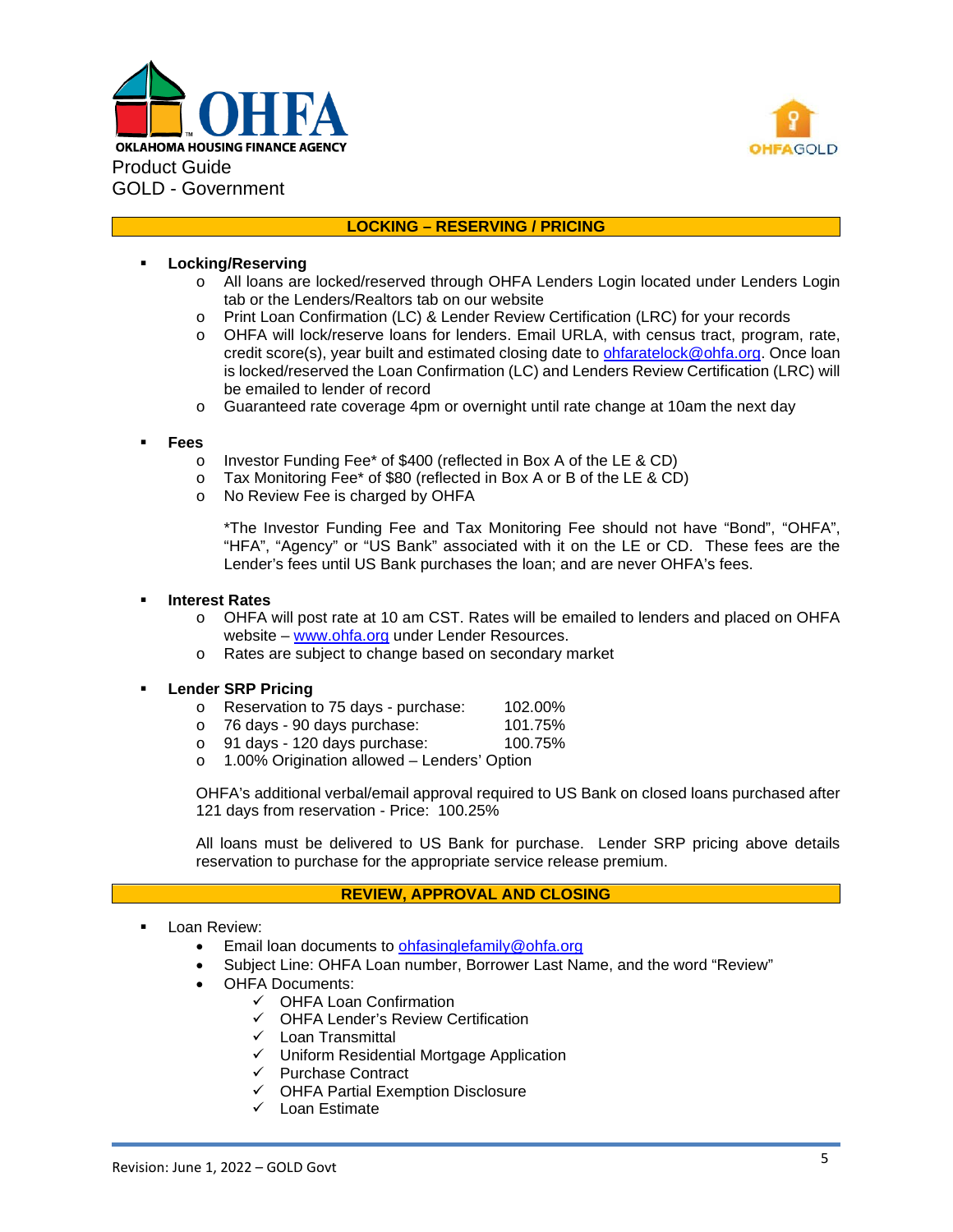



## **REVIEW, APPROVAL AND CLOSING (CONT.)**

- Three years validation of rental: Verification of Rent **OR** Credit report reflecting 3 years rental verification. One or combination of the above must cover three years rental history preceding their date of application of a Mortgage Loan.
- Loan Conditions/Deficiencies:
	- Email only the document or page of a document that is required to be submitted or corrected (not the entire loan package again)
	- Subject line: OHFA Loan number, Borrower Last Name, and the word "Conditions"
- OHFA Loan Approval:
	- OHFA issues Approval/Award Letter
	- OHFA issues Down Payment Assistance Letter Second Lien
	- OHFA issues Mortgage Revenue Bond (MRB) Disclosure (delivered to borrower(s))
	- OHFA issues Mortgagor's Closing Certification
	- All documents are sent/emailed to lender of record
- Lender Loan Closing:
	- > Fund OHFA DPA along with First Mortgage Loan
	- OHFA Down Payment Assistance Letter executed at closing
	- OHFA Mortgagor's Closing Certification executed at closing
	- OHFA Partial Exemption Disclosure executed at closing
	- OHFA Subordinate Mortgage executed at closing
	- OHFA Promissory Note executed at closing
	- $\triangleright$  OHFA Tax Exempt Rider executed at closing and recorded with the mortgage
	- ▶ OHFA Notice of Potential Recapture Tax executed at closing
	- $\triangleright$  OHFA Mortgagor Affidavit and Certification Reaffirmation of Mortgagor executed at closing
	- OHFA Mortgagor Revenue Bond (MRB) Disclosure delivered to mortgagor(s) at closing
- Post-Closing (within 5 business days of closing provide all the following):
	- Email loan documents to [ohfasinglefamily@ohfa.org](mailto:ohfasinglefamily@ohfa.org)
		- $\checkmark$  Copy of executed Closing Disclosure
		- Copy of executed Mortgagor's Closing Certification
		- $\checkmark$  Copy of executed Down Payment Assistance Letter Second Lien
		- $\checkmark$  Copy of executed Partial Exemption Disclosure
		- $\checkmark$  Copy of executed Subordinate Mortgage
		- $\checkmark$  Copy of executed Promissory Note

## **MASTER SERVICER**

US Bank Home Mortgage / HFA **Division** Excelsior Crossing 9380 Excelsior Boulevard Hopkins, MN 55343 [hfa.programs@usbank.com](mailto:hfa.programs@usbank.com)

- **US Bank's HFA Division Lending Guide can be found by** following the US Bank link from our website.
- Hover over the Lender tab and select US Bank; the link is at the top of the page.
- **•** Or cut and paste this link in your browser [https://hfa.usbank.com/HFA\\_Division](https://hfa.usbank.com/HFA_Division)
- On the landing page scroll down to "Enjoy Housing Finance Agency services", click on Learn More and select HFA Division Lending Guide.